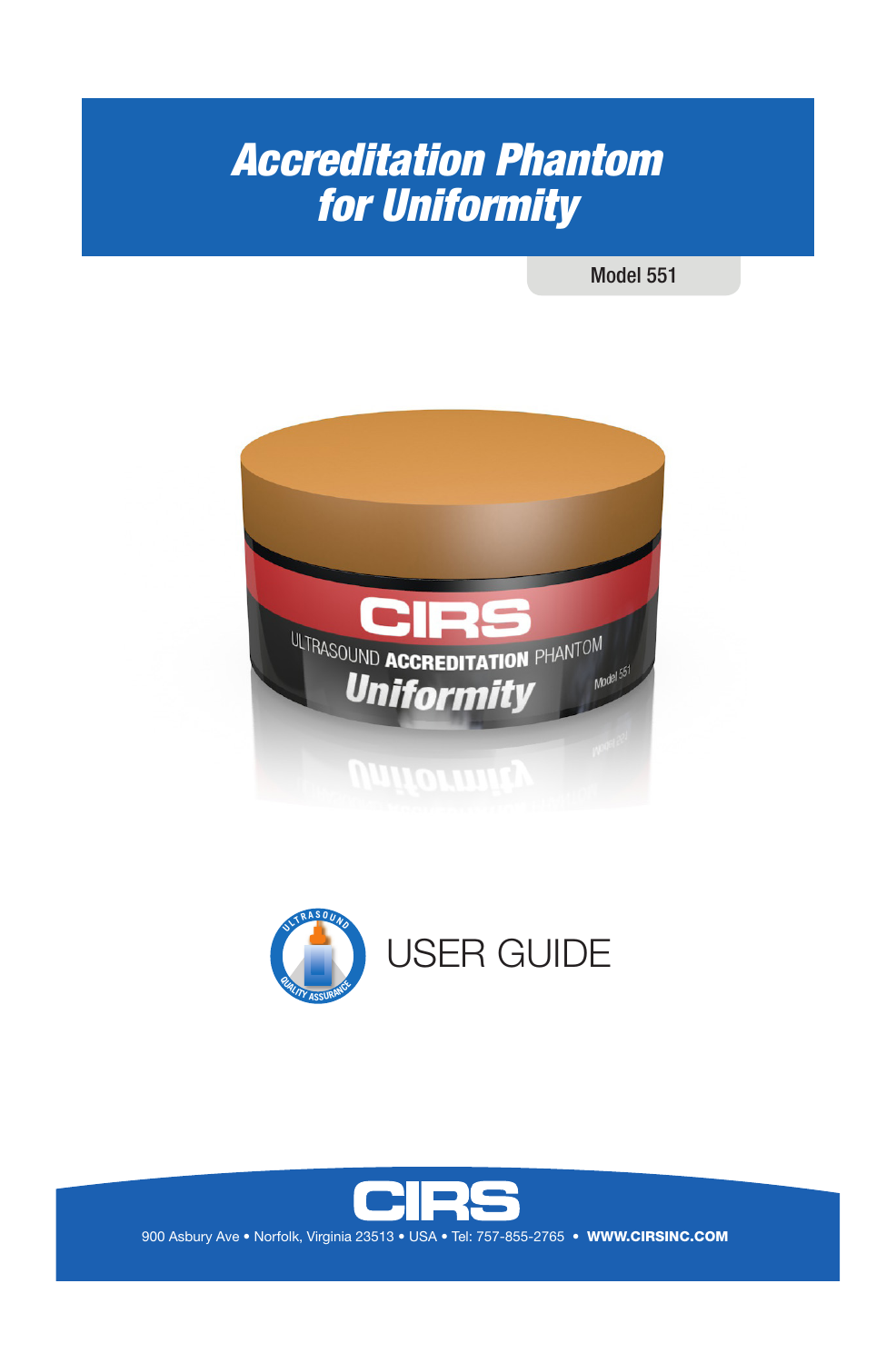# *OBJECTIVE*

The CIRS Model 551, Accreditation Phantom for Uniformity, aids appropriately trained personnel in identifying the presence of lateral and/or axial streaks, i.e. artifacts, on any ultrasound transducer. Presence of artifacts is an indication of transducer damage and triggers corrective action.

## *PHANTOM DESCRIPTION*

The 551 is a compact, cost-effective solution for implementing a continuous QC program that complies with accreditation requirements. Research has demonstrated that the most common failure in the ultrasound imaging system is the transducer as they are easily damaged by stress, dropping and kinked cables<sup>1</sup>. Accreditation programs now recommend all scanners and all transducers be tested semiannually and must be tested at least annually by performing an image uniformity and artifact survey $2$  as part of the annual survey.

The phantom consists of a uniform block of Z-Skin™ elastomer that is elastic enough to conform to any shape transducer. Z-Skin is durable enough to withstand the probe pressure to maintain coupling with all the elements of even the tightest curvilinear arrays.

Paired with the Model 552, Accreditation Phantom for Geometric Accuracy, the Uniformity Phantom offers a complete solution for establishing a quality control program as mandated by the ACR Ultrasound Accreditation Program.

# *SPECIFICATIONS*

| <b>DIMENSIONS</b> | $\varnothing$ 11.2 cm x 7.5 cm |
|-------------------|--------------------------------|
| <b>WEIGHT</b>     | $2.2$ lbs (1 kg)               |
| MATERIALS         | Z-Skin™elastomer               |

Model 551 includes one Accreditation Phantom for Uniformity, user guide and 48-month warranty.

# *USE OF THE PHANTOM*

Uniformity is defined as the ability of the machine to display echoes of the same magnitude and depth with equal brightness on the display. This is a good test to ensure all crystals within the transducer are functioning.

### Uniformity Testing Procedures

1. Apply coupling gel to the scanning surface.

2. Position the transducer on the scanning surface and press firmly to ensure that all elements of the transducer array have good acoustic contact with the phantom. This phantom is made of a highly elastic material that will conform to the shape of the transducer.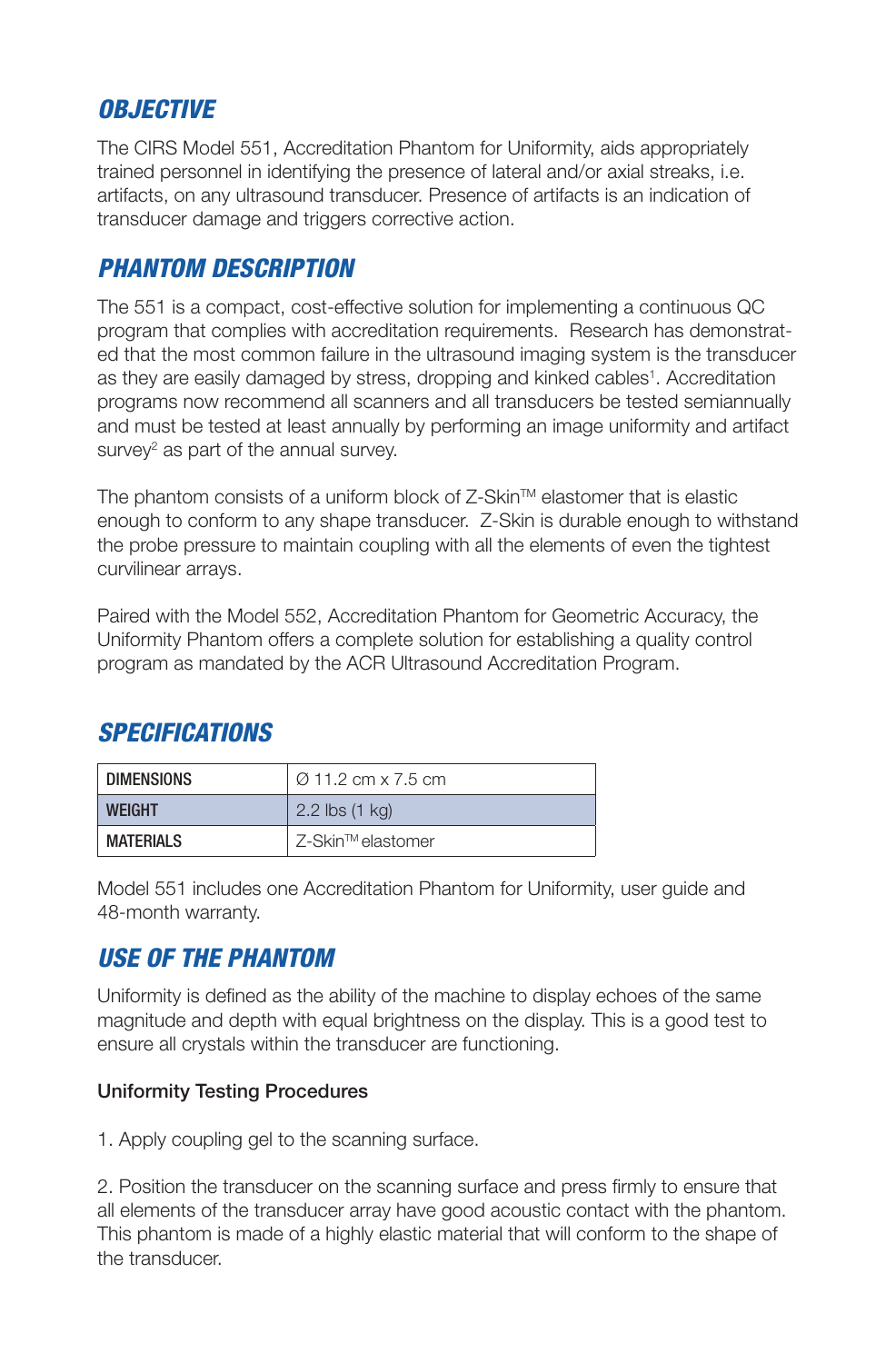3. Adjust the instrument settings (gain, TGC, output, etc.) as for a "normal" liver technique. Record these settings for use on subsequent testing.

4. Freeze the image and obtain a hard copy.

5. Observe the general appearance of the phantom. Note if all regions at the same depth are displayed with the same intensity across the image. Figure 2a shows an example image form a good transducer while Figure 2b shows an example from a transducer with dead elements that produce a dark vertical streak in the image.





6. Record your observations. *Figure 2a Figure 2b*

# *CARE AND HANDLING*

Z-skin™ may be stored at standard room temperature conditions without special handling. It will not dry out. It may be cleaned with soap and water after use.

# *REFERENCES*

1. Hangiandreou NJ, Stekel SF, Tradup DJ, Gorny KR, King DM. Four-year experience with a clinical ultrasound quality control program. Ultrasound Med Biol. 2011;37(8):1350-7.

2. American College of Radiology. (2013, October 28). Ultrasound Accreditation Program Requirements. Retrieved from http://www.acr.org/~/media/ACR/Documents/Accreditation/US/Requirements.pdf